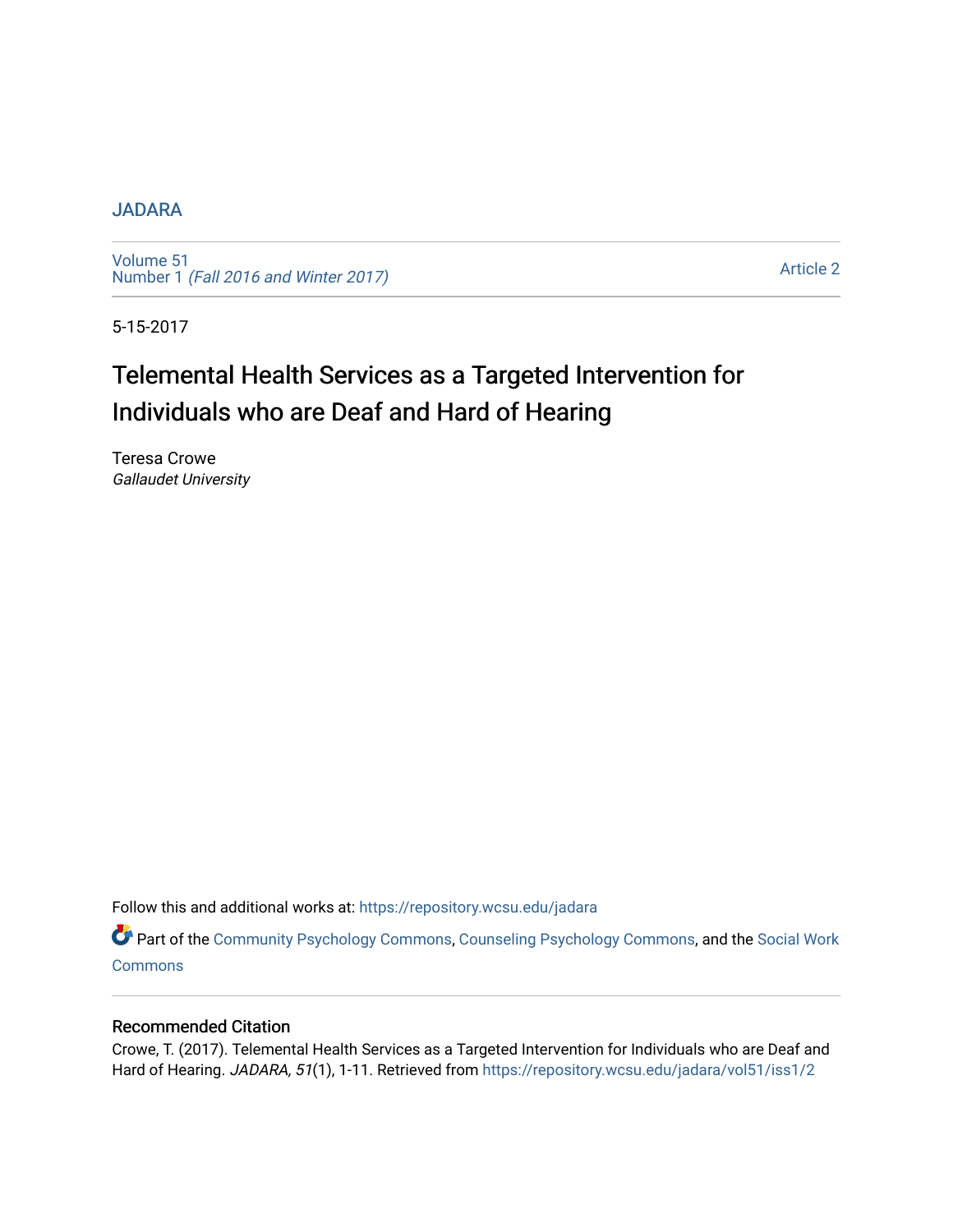## **Introduction**

According to the World Health Organization (WHO; 2011), the number one cause of disability worldwide is hearing loss. WHO reports that approximately 124.2 million individuals are Deaf or hard of hearing, affecting low- to middle-income families disproportionally. Following close behind are mental health disorders. The third-most prevalent cause of disability is depression (98.7 million individuals), followed by alcohol dependence and problem use at number seven (40.5 million). Other causes include bipolar disorder (22.2 million), panic disorder (13.8 million), and drug dependence and problem use (11.8 million).

According to the U.S. Census Bureau (2014), approximately 6.2% of the population reported having a hearing difficulty. Using this estimate, approximately 19,500, 000 U.S. citizens have some degree of hearing loss (Census Bureau, 2014; National Institute for Communication Disorders, 2015). Though census data does not include sign language as an alternative language at home, estimates of sign language users vary widely, from 100,000 to 500,000 in the United States to 15,000,000 worldwide (Census Bureau, 2014; Mitchell, Young, Bachleda, & Karchmer, 2006; Schein & Delk; 1974).

Certain individuals in society may be at higher risk of experiencing mental health problems. Individuals, such as those who are poor, unhealthy, neglected, maltreated, older, members of minority groups, disabled, and/or marginalized, such as gay, lesbian, bisexual, and transgendered individuals, may be vulnerable to mental health problems (WHO, 2013). Environmental conditions may also affect the degree to which one experiences mental health issues. Living in rural areas or areas with high unemployment, high crime, lack of services, lack of accessible services, inadequate nutrition, high conflict, and natural disasters can compound the situation and make healing difficult.

The intersection of being Deaf or hard of hearing and having a mental health disorder creates an additional dimension for consideration. Like those with chronic mental illness, individuals who are Deaf or hard of hearing often face medical and treatment disparities (Behl & Kahn, 2015; Blaiser, Behl, Callow-Heusser, & White, 2013; Wilson & Schild, 2014), and require specialty care from providers who are culturally and linguistically competent and have the necessary training and credentials.

Specialty or targeted interventions can help reduce the treatment disparities in order to meet the needs of Deaf and hard of hearing individuals. This paper proposes the use of telemental health (TMH) services, or services provided via videoconferencing technology, as a targeted intervention that may provide treatment to Deaf and hard of hearing individuals who have mental health problems. The literature review addresses several crucial areas when considering service provision to Deaf and hard of hearing individuals, including a working definition of TMH, clinical efficacy, challenges and advantages, and considerations for establishing a TMH service based on a pilot program in Maryland.

# **Telemental Health Services**

TMH services are sometimes called telemedicine, telehealth, telepsychiatry, telepsychology, telebehavioral health, and telepractice. The National Center for Telehealth and Technology (2011) describes TMH services as a subset of telehealth in that it utilizes video or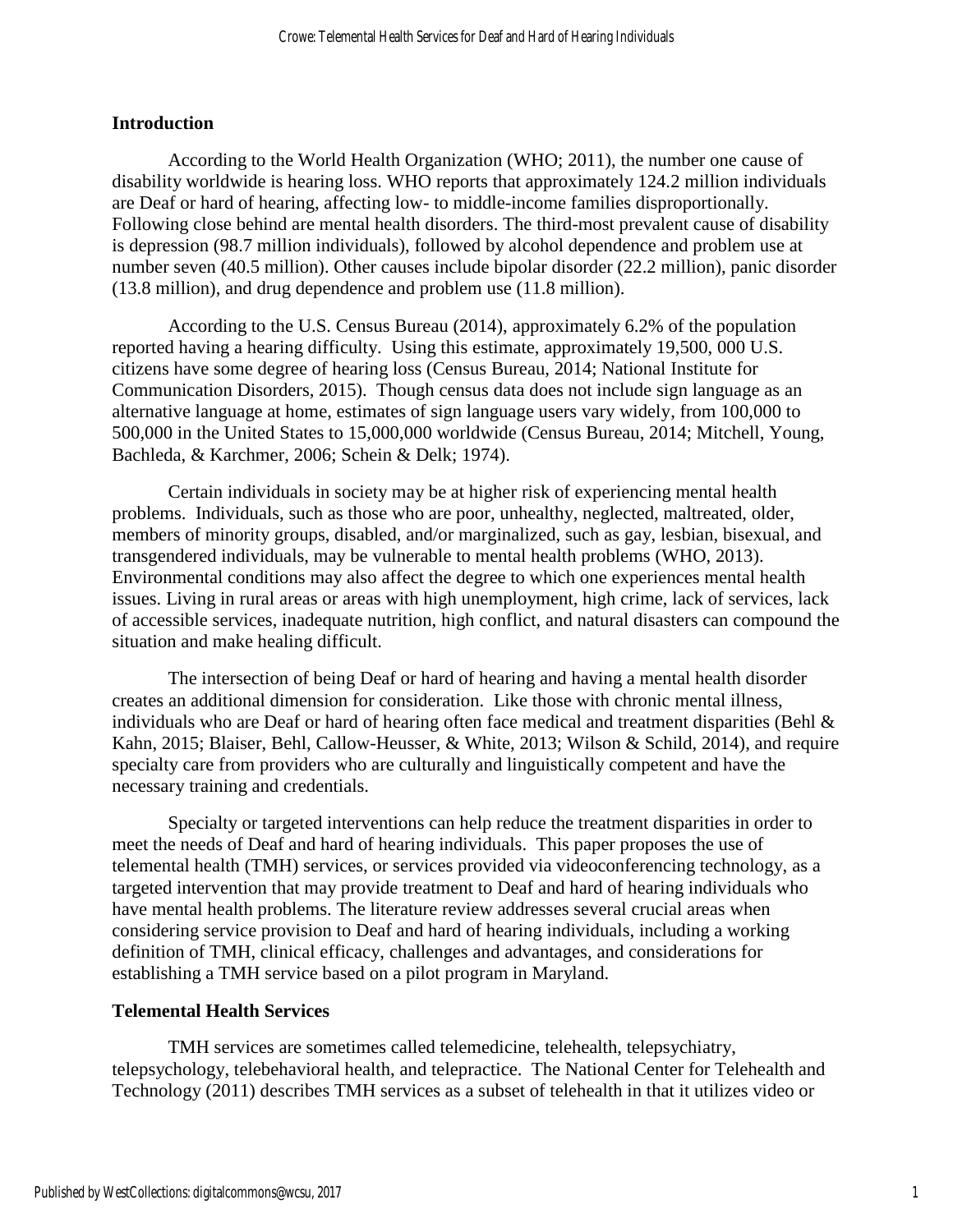telephone technology to provide mental health services at a distance. TMH services are often provided in a synchronous fashion, meaning that the video interaction between provider and client is a live, and interactive two-way communication. In this paper, TMH services are defined as the use of video technology to provide real-time face-to-face mental health services. For Deaf and hard of hearing individuals, TMH services should be provided by a clinician who is fluent in American Sign Language and knowledgeable about Deaf culture<sup>1</sup>.

Psychiatrists have used TMH services with military personnel in the U.S. Dept. of Veteran Affairs since the 1950s (Chan, Torous, Hinton, & Yellowlees, 2014; Santa Ana, Stallings, Rounsaville, & Martin, 2013; Shore, 2013). The use of these services then expanded outside its original military application into clinical use with the general population, especially with individuals living in rural areas (Behl & Kahn, 2015; Chan, Torous, Hinton, & Yellowlees, 2014; Johnson, 2014; Mohr, 2009; Sequist, 2011; Shore, 2013). Psychiatry and psychotherapy offered through videoconferencing allow clinicians to provide services to individuals who may ordinarily have limited access, such as those living in rural areas, underserved populations, and individuals with low incomes.

Often financial limitations and health insurances prevent individuals from seeking and receiving treatment (Sequist, 2011). Disparities in referrals to specialty services and lack of available specialists also make it difficult to find and receive help (Behl & Kahn, 2015; Blaiser, Behl, Callow-Heusser, & White, 2013; Mohr, 2009; Santa Ana, Stallings, Rounsaville, & Martino, 2013; Sequist, 2011). Additional social barriers, such as stigmas, negative attitudes, transportation costs, and time constraints may also deter individuals from seeking treatment (Mohr, 2009; Pruitt, Luxton, & Shore, 2014). These deterrents can affect potential clients because they may be reluctant to initiate contact for services, follow-up for services, and remain in treatment.

In addition, Deaf and hard of hearing individuals have an additional need for providers who are able to communicate in American Sign Language (ASL) and understand the nuances of Deaf culture. Mental health services designed for Deaf and hard of hearing people are scarce (Behl & Kahn, 2015; Blaiser, Behl, Callow-Heusser, & White, 2013; Cabral, Muhr, & Savageau, 2013; Wilson & Schild, 2014). Because signing mental health providers are often difficult to find, clients and their providers may have significant communication barriers. To complicate matters further, competent interpreters are also scarce; some Deaf and hard of hearing individuals, especially if they have chronic mental illness, may have poor understanding of written medical information, medications, side effects, dosages, symptoms, and diagnoses (Cabral, Muhr, & Savageau, 2013; Wilson & Schild, 2014). Competent interpreters are specially trained and hold appropriate certifications, but many interpreters do not hold certifications and may not be qualified for mental health settings. Such barriers are significant because 80% to 90% of Deaf and hard of hearing individuals with chronic mental illness do not gain access to mental health services (Cabral, Muhr, & Savageau, 2013).

 $\overline{\phantom{a}}$ 

<sup>&</sup>lt;sup>1</sup> Deaf culture, indicated by the capitalized "D," refers to a group of Deaf and hard of hearing individuals who identify as being members of the culture, which implies use of American Sign Language, adherence to the norms and mores of the culture, and participation in the community's cultural organizations and events.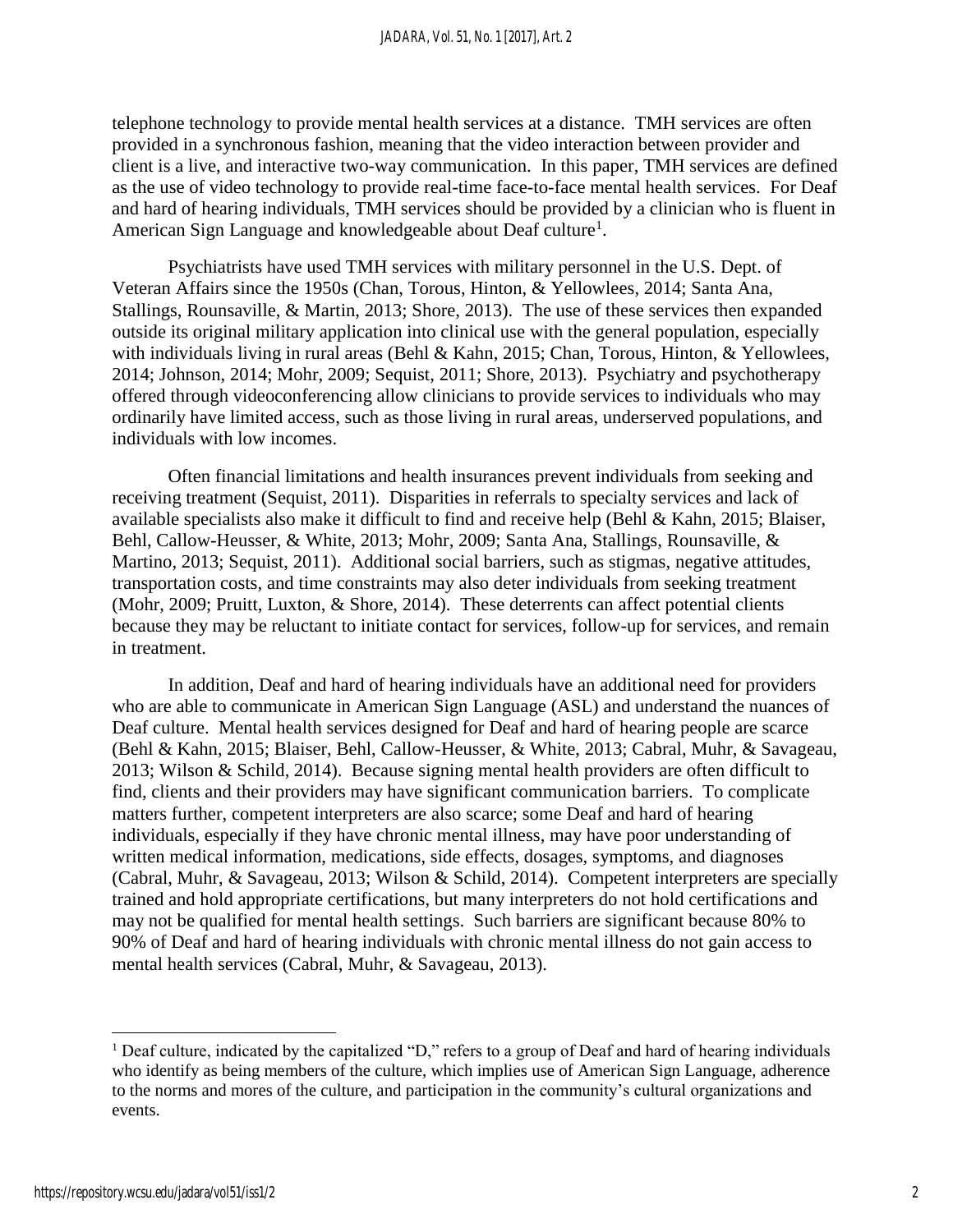Even if a competent interpreter is present, there may be difficulty with translating mental health assessment instruments and symptom presentation (Cabral, Muhr, & Savageau, 2013). Communication difficulties can lead to a clinician's poor assessment, inaccurate diagnosis, and subsequent ineffective treatment planning. Deaf people may be concerned with confidentiality because of the small, tight-knit characteristics of the Deaf community (Blaiser, Behl, Callow-Heusser, & White, 2013; Cabral, Muhr, & Savageau, 2013). They may even perceive that Deaf and hard of hearing clinicians as having less knowledge and skills than their hearing counterparts because of internalized stigmatization (Cabral, Muhr, & Savageau, 2013; Gertz, 2001). They may distrust non-signing, hearing providers because of previous experiences of stigmatization, discrimination, and oppression.

TMH services may be a viable targeted intervention for Deaf and hard of hearing individuals. Because the technology can connect clients with an appropriate clinician who can sign and is knowledgeable about Deaf culture, TMH may reduce disparities in treatment and improve mental health outcomes for this population. By offering TMH services, support can be provided directly to Deaf and hard of hearing clients, potentially increasing the comfort in addressing concerns and establish a deeper level of trust and engagement (Cabral, Muhr, & Savageau, 2013). Connecting Deaf and hard of hearing individuals with culturally competent clinicians can increase consumer knowledge of mental health issues, increase understanding of clinical symptoms, and improve access to services that are specifically targeted for their unique needs (Cohn & Cason, 2012; Wilson & Schild, 2014).

## **Clinical Efficacy of TMH Services**

Many research studies document the clinical effectiveness of TMH services on mental health outcomes when compared to face-to-face traditional psychotherapy (Blaiser, Behl, Callow-Heusser, & White, 2013; Chan, Torous, Hinton, & Yellowlees, 2014; Choi, Marti, Bruce, Hegel, Wilson, & Kunik, 2014; Crowe, Jani, Jani, Jani, & Jani, 2016; Gibson, Pennington, Stenhoff, & Hopper, 2010; Hailey, Roine, & Ohinmaa, 2008; Mohr, 2009; O'Reilly, Bishop, Maddox, Hutchinson, Fisman, & Takhar, 2005; Pruitt, Luxton, & Shore, 2014; Richards & Vigano, 2013; Montero-Marin, Carrasco, Roca, Serrano-Blanco et al., 2013; Sorocco, Bratkovich, Wingo, Qureshi, & Mason, 2013). Some studies find a high reliability in conducting structured clinical interviews using TMH (Gibson, Pennington, Stenhoff, & Hopper, 2010; Shore, 2013). Researchers report that most psychiatric treatments, even for clients with symptoms of psychosis, can be delivered via videoconferencing (Choi et al., 2014; Montero-Marin et al., 2013; Pruitt, Luxton, & Shore, 2014; Santa Ana, Stallings, Rounsaville, & Martino, 2013; Shore, 2012). TMH studies document effectiveness in working with clients who have depression, panic disorder, phobias, smoking, dementia or cognitive limitations, obsessivecompulsive disorder, schizophrenia, bipolar disorder, alcohol and substance abuse, eating disorders, suicide prevention, and post-traumatic stress disorder (Choi et al., 2014; Crowe, Jani, Jani, Jani, & Jani, 2016; Montero-Marin et al., 2013; Pruitt, Luxton, & Shore, 2014; Santa Ana, Stallings, Rounsaville, & Martino, 2013; Shore, 2013).

Research on TMH services with Deaf and hard of hearing people shows that Deaf consumers report a high satisfaction rate for services (Blaiser, Behl, Callow-Heusser, & White; 2013; Cabral, Muhr, & Savageau, 2013; Crowe, Jani, Jani, Jani, & Jani, 2016; Gournaris, 2004; Wilson & Schild, 2014). Clients also report decreased travel costs and increased time savings. In a study by Crowe and colleagues (2016), clients receiving telemental health services reported a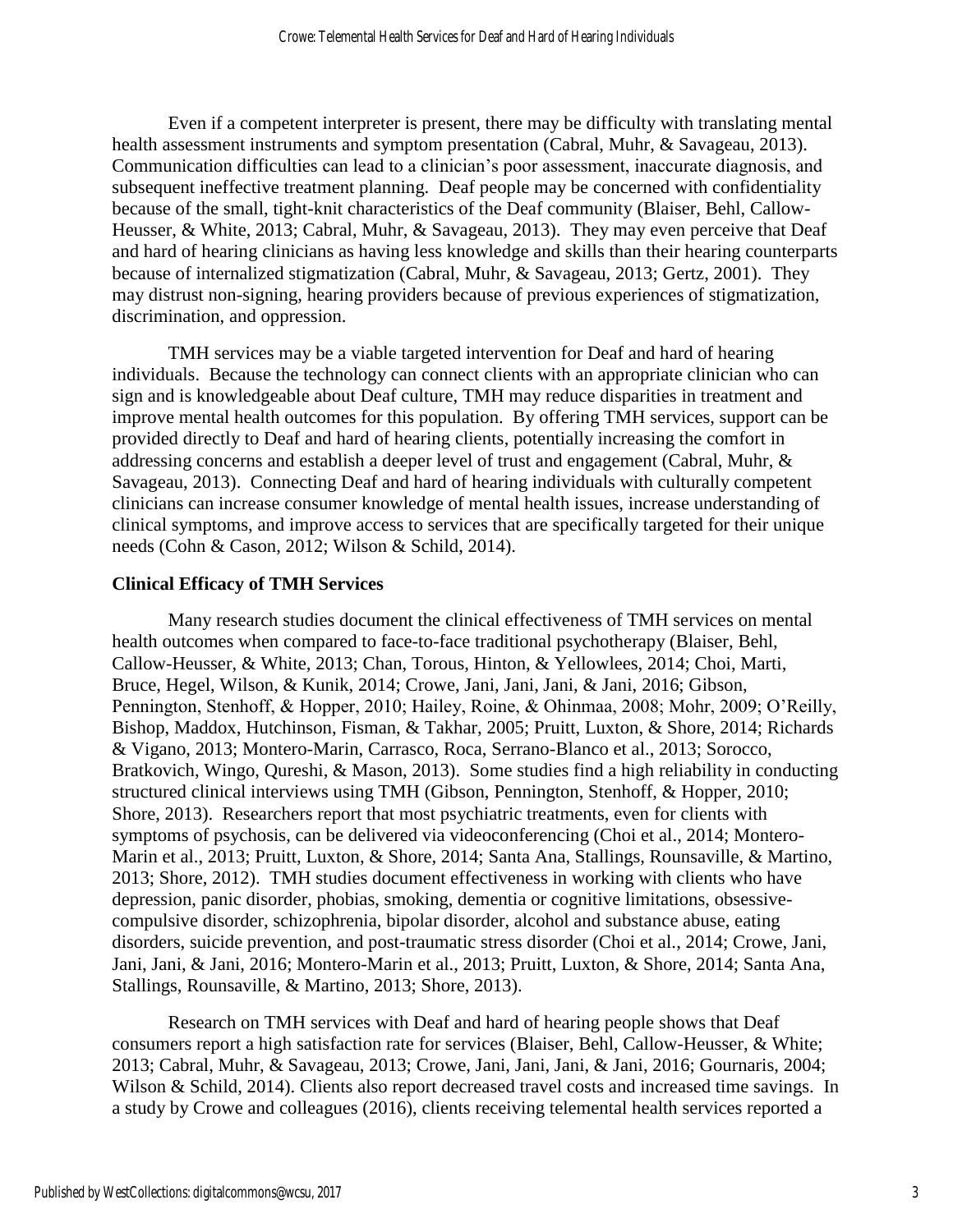significant decrease in psychiatric symptoms and an increase in coping skills. Several studies report the effectiveness of TMH services compared to face-to-face services (Behl & Kahn, 2015; Crowe, Jani, Jani, Jani, & Jani, 2016; Gournaris, 2004; Stredler-Brown, 2012; Wilson & Schild, 2014). In a study of 422 Deaf and hard of hearing individuals about their perceptions of TMH services, several variables predicted whether one would use the service, including knowing someone who used the services, having had previous experience with psychotherapy, experiencing barriers in receiving services, and whether the service was provided by someone fluent in ASL (Crowe, 2016). The majority of respondents also reported that TMH services could be beneficial to Deaf and hard of hearing individuals. Given the advantages and efficacy of TMH services with larger populations and with smaller studies of Deaf and hard of hearing individuals, TMH may be a viable intervention targeted at Deaf and hard of hearing consumers.

### **Challenges of TMH**

Studies indicate that some clinicians using TMH have concerns about providing services (Johnson, 2014; Pruitt, Luxton, & Shore, 2014; Shore, 2013). Some clinicians report a lack of control during the session. For example, if a client leaves the room or becomes upset and turns off the technology, the clinician may be unable to interact with the client immediately. Another example is if a client is intoxicated during a session, but the clinician is unable to smell alcohol to verify this. There can also be a loss of visual context clues that may be seen during a face-toface session (Richards & Vigano, 2013), so clinicians will need to manage mental health emergencies from a distance (Wilson & Schild, 2014). In addition, certain types of therapy modalities, such as group therapy, family, and couples therapy, may be more difficult to provide via TMH (Wilson & Schild, 2014).

Because TMH services are provided within a two-dimensional space, providers should develop additional skills in order to create a supportive presence (Johnson, 2014). Clinicians may need to increase energy levels and expressiveness to project over video technology, which can help the overcome feelings of distance and remoteness that can occur without direct face-toface contact. TMH clinicians must be able to engage the client in ways that communicate warmth, engagement, support, and nonjudgment across a video screen (Reynolds, Stiles, Bailer, & Hughes, 2013; Richards & Vogano, 2013). In addition, disruptions in the video stream or problems with technology require that clinicians have back-up plans in place to ensure client safety.

Issues of licensure, credentialing, and malpractice are important factors that TMH practitioners should consider (Cohn & Cason, 2012; Johnson, 2014; Wilson & Schild, 2014). Typically, practitioners must hold a license where the client resides, which may not be the same state as the clinician (Behl, Houston, & Stredler-Brown, 2012; Cohn & Cason, 2012; Johnson, 2014; Krupinski & Bernard, 2014). Some states require that a mental health staff member be physically present with the client when providing services, and some states may require specific, written consent from the client before delivering TMH services (Johnson, 2014). Some states require face-to-face visits as part of TMH services. In addition, third-party payers, such as private health insurance companies, Medicare, and Medical Assistance, may have requirements for TMH services; many insurance providers do not compensate for TMH services (Cohn & Cason, 2012).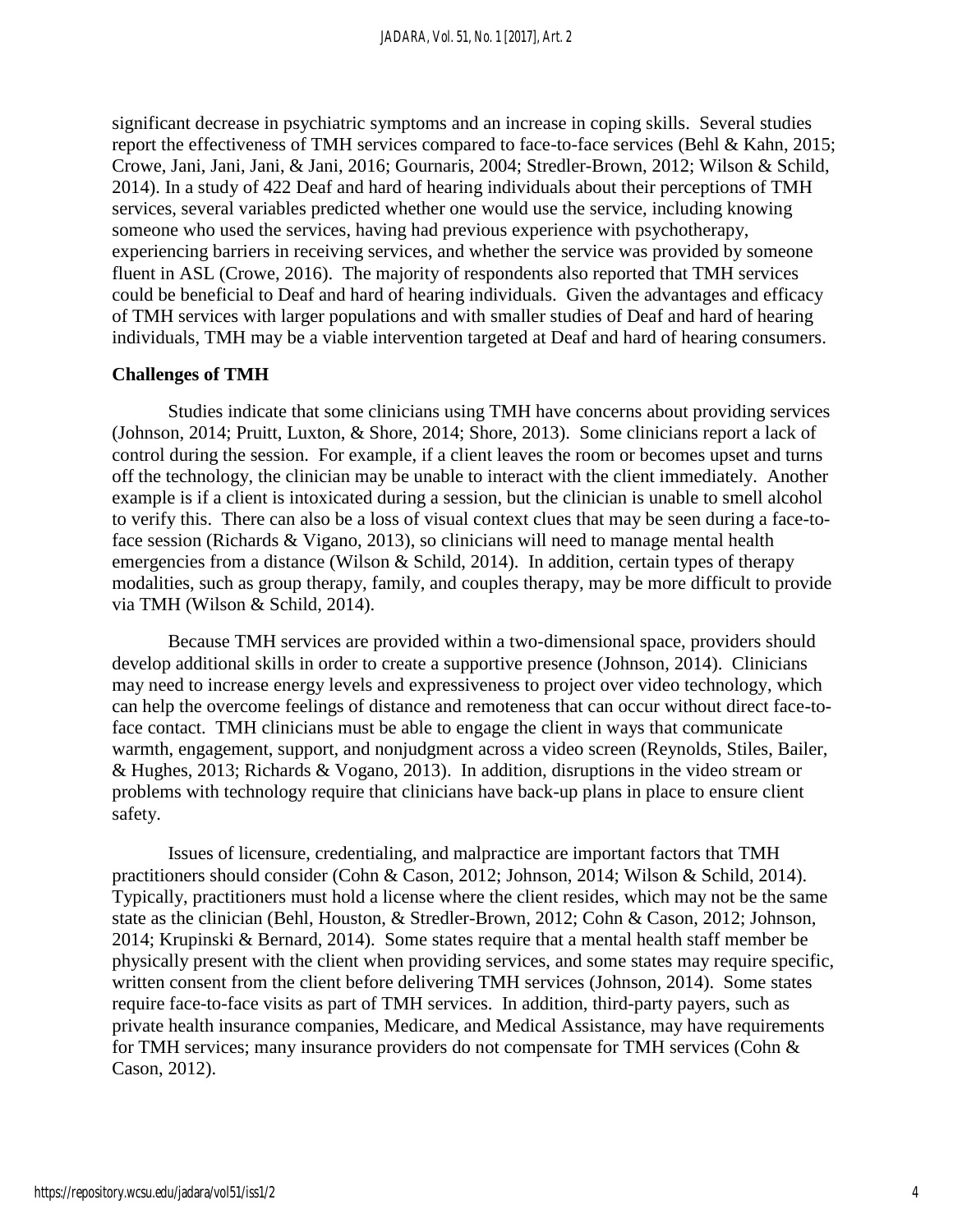Before providing services, practitioners must address issues of confidentiality and HIPAA compliance (Choi et al., 2014; Johnson, 2014; Montero-Marin et al., 2013). A wide variety of technology is offered, but knowing which ones are HIPAA compliant can be difficult to ascertain (Chan, Torous, Hinton, & Yellowlees, 2014; Clough & Casey, 2015; Mohr, 2009). Many video technologies, such as Skype, are not encrypted for security and should not be used for TMH services. Yet, technology changes rapidly. Providers must continually expand their knowledge of emerging technologies.

Providers of TMH services must have a degree of technological proficiency (Johnson, 2014; Pruitt, Luxton, & Shore, 2014). Often this means that additional staff are required to set up the technology, ensure that the technology is encrypted and is HIPAA compliant, coordinate the different components of service provision, and provide technical support and additional equipment, such as surge protectors to decrease the likelihood of equipment needing to be reset (Sorocco, Bratkovich, Wingo, Qureshi, & Mason, 2013). Clinicians must have access to the equipment needed to conduct the session. Sometimes the systems are very expensive and require fast internet connections (Behl & Kahn, 2015; Behl, Houston, Stredler-Brown, 2012; Stredler-Brown, 2012). Other software programs and mobile applications can offer affordable, secure, mobile, and consumer-friendly services.

## **Advantages of TMH**

Despite the challenges of providing TMH services, this type of treatment is still a viable targeted intervention for mental health treatment of Deaf and hard of hearing individuals. The literature contains many studies that point to the advantages of TMH services. It can help to reduce disparities in healthcare, increase accessibility to mental health services, increase the range of services provided, and increase the availability and frequency of support (Gibson, Pennington, Stenhoff, & Hopper, 2010; Pruitt, Luxton, & Shore, 2014; Sequist, 2011; Shore, 2013; Sorocco, Bratkovich, Wingo, Qureshi, & Mason, 2013). TMH services can be provided in a wide range of settings, across different ethnic groups, to many ages, and across a host of different psychiatric treatments (Behl & Kahn, 2015; Choi et al., 2014; Montero-Marin et al., 2013; Pruitt, Luxton, & Shore, 2014; Santa Ana, Stallings, Rounsaville, & Martino, 2013). Its versatility and flexibility make TMH a viable targeted intervention for Deaf and hard of hearing individuals.

TMH services are also cost-saving in that it can reduce the cost and amount of travel, increase care coordination, and enable early intervention, reducing overall treatment costs (Blaiser, Behl, Callow-Heusser, & White, 2013; Chan, Torous, Hinton, Yellowlees, 2014; Gibson, Pennington, Stenhoff, & Hopper, 2010; Mohr, 2009; Pruitt, Luxton, & Shore; 2014; Reynolds, Stiles, Bailer, & Hughes, 2013; Sorocco, Bratkovich, Wingo, Qureshi, & Mason, 2013). TMH services can help clients access treatment from specialists who may not be located in their immediate area (Hailey, Roine, & Ohinmaa, 2008; Johnson, 2014). The cost-saving outcomes may be helpful for those who have low incomes. In addition, multiple brief sessions, 15-30 minutes, may be more appropriate and feasible than one one-hour session (Pruitt, Luxton, & Shore, 2014).

For special populations, such as those who are incarcerated or in nursing homes, TMH services can be a practical option (Hailey, Roine, & Ohinmaa, 2008; Johnson, 2014). Deaf and hard of hearing individuals can have direct access to a signing therapist. Furthermore,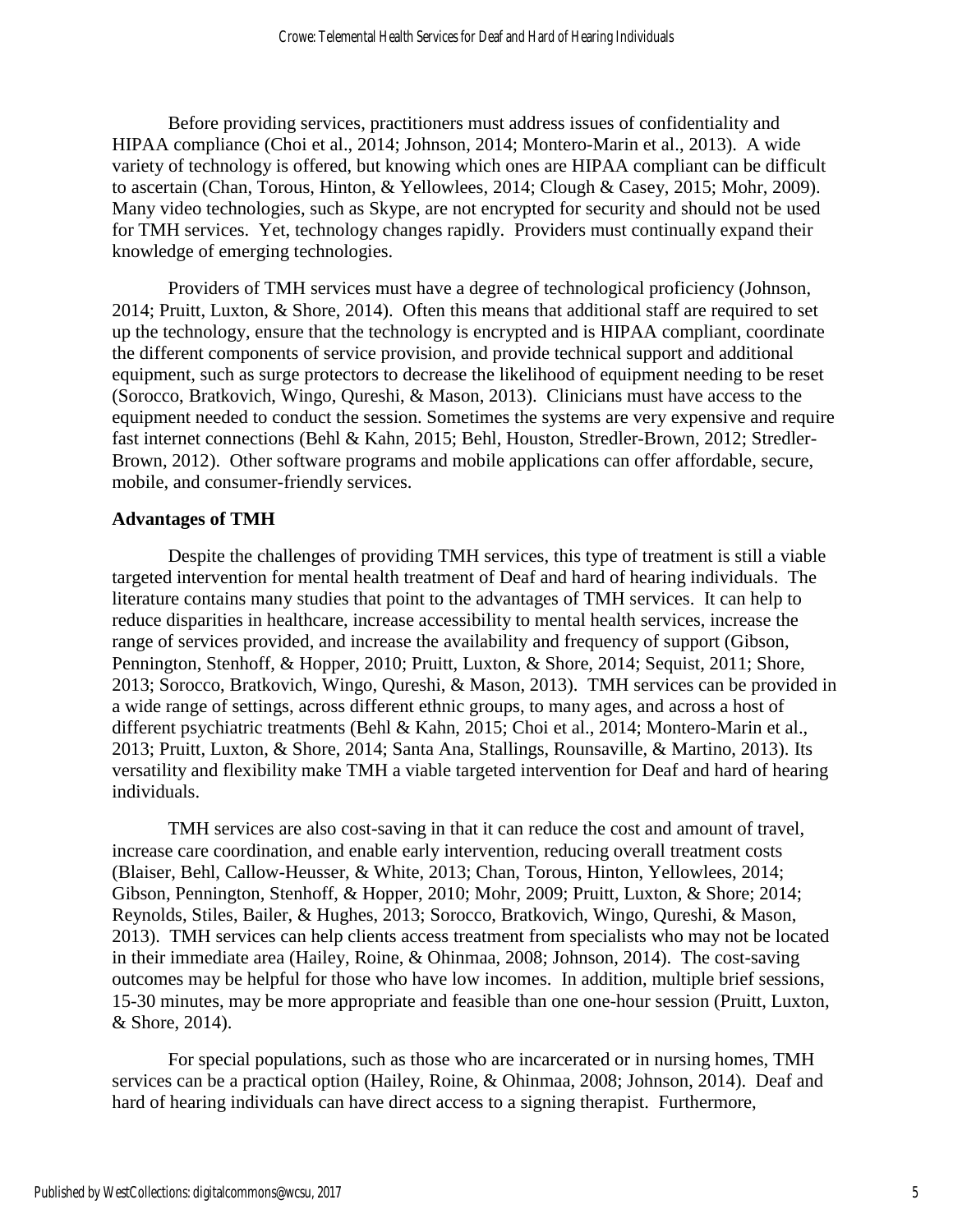individuals with anxiety disorders or paranoia or similar challenges may prefer to have TMH services rather than face-to-face contact (Clough & Casey, 2015). TMH services can also help prevent inpatient psychiatric re-hospitalization, decrease the number of days in the hospital, increase treatment satisfaction and compliance, increase medication compliance, and increase therapy attendance (Pruitt, Luxton, & Shore, 2014).

TMH services overall may be an ideal fit for Deaf and hard of hearing people. The visual nature of the technology is familiar to most Deaf and hard of hearing people (Wilson & Schild, 2014). Sign language and nonverbal cues are a natural part of communication, which lends itself well to this particular modality. Videoconferencing is a common experience for many Deaf and hard of hearing people who utilize video relay services, video remote interpreting, and point-topoint calls through videophones that are widely available to them often at no charge.

Videophone equipment generally transmits images clearer, faster, and smoother than many other types of technology (Stredler-Brown, 2012; Wilson & Schild, 2014). Because the videophone was designed with visual communications in mind, the manufacturer places importance on bandwidth for high picture quality rather than audio quality. The videophone has enhanced security because it is a separate physical unit installed on a monitor, making it difficult for privacy violations (Stredler-Brown, 2012; Wilson & Schild, 2014).

## **Considerations for Establishing a TMH Program**

Establishing a TMH program requires piecing together multiple components in a way that works for the agency providing the service, the clinician, and the client. Gournaris (2009) provides guidelines for establishing a telemental health program for Deaf and hard of hearing individuals with detailed recommendations for informed consent and emergency procedures. Based on firsthand experience with a pilot TMH project for Deaf and hard of hearing consumers with mental illness in a rural area of Maryland, and available literature, below are some recommendations.

- **Licensure**: Many states require clinicians to be licensed in the state where the client resides. This issue should be addressed prior to the program establishment. Clinicians planning to provide TMH services to individuals who live in different states or jurisdictions should contact local licensing boards to determine requirements before providing services.
- **Malpractice Insurance**: Clinicians should check that malpractice insurance carriers cover TMH services.
- **State Regulations**: States often have regulations about providing TMH services. Some states only allow psychiatrists to provide treatment through videoconferencing, while some require staff attendants with the client when receiving TMH services. Some states require a face-to-face component for TMH services, some allow agencies to request variances from the regulations for special populations (e.g., Maryland Medical Assistance granted one agency a variance to provide TMH services at a specific site). Clinicians should familiarize themselves with state regulations before providing TMH services.
- **Community Outreach and Engagement:** Prior to establishing TMH services, a coordinator or practitioner should engage community stakeholders, including Deaf and hard of hearing individuals and local service providers such as mental health clinics and hospitals. Often if community members support the idea of TMH services, they can help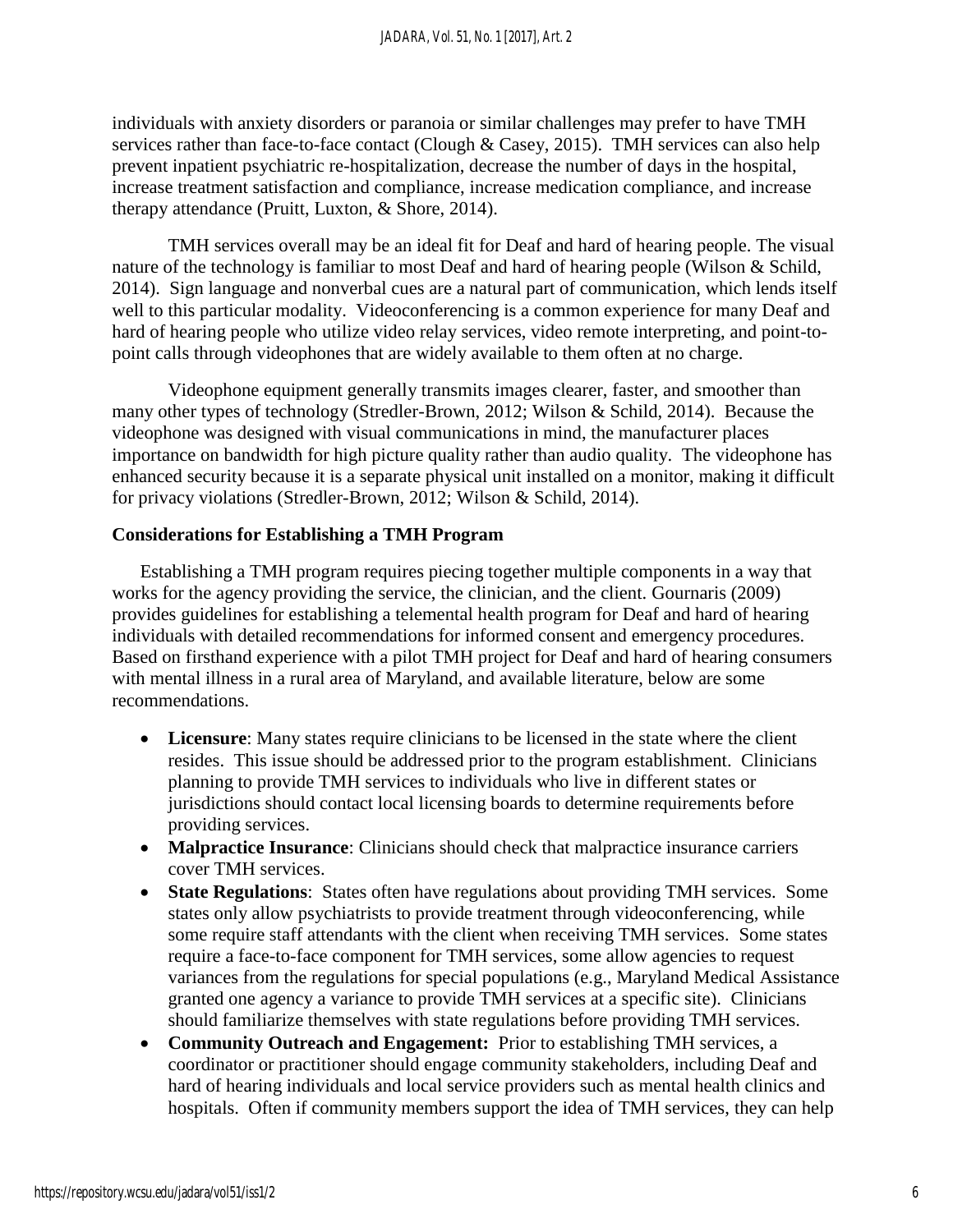connect providers with potential consumers. Similarly, preparation for work with Deaf and hard of hearing people may be necessary with clinics that provide mental health services to hearing consumers.

- **Third-party Payers**: Some third-party payers do not cover psychotherapy through TMH. Some allow TMH services, but require billing under specific billing codes. Clinicians should verify in advance whether the service is covered and which billing codes should be used.
- **TMH Setting**: When conducting TMH sessions, clinicians should give attention to important details, such as room configuration, lighting, positioning of the TMH equipment, background, clothing, and visual distractions. Ensure that there is minimal visual noise, adequate lighting, and maximal visual clarity in the room.
- **Informed Consent**: Clinicians should design a written consent form explaining TMH treatment. Written protocols and procedures, including an emergency protocol, should be developed and discussed with clients during the initial session. This will most likely involve collaboration with a local agency near the client. Consumers should know which agencies may be involved and what steps will be taken in emergency situations.
- **TMH Orientation:** Practitioners should provide a TMH orientation to obtain informed consent, discuss procedures and emergency protocols, and train clients on equipment use. If sessions are provided via an agency, agency staff may need an orientation as well.
- **TMH Equipment:** Clinicians should become familiar with the teleconferencing equipment and its capabilities. They should learn about the strengths and limits of each equipment type available to them. Experiment with video displays, video lag, eye contact, picture-in-picture display, and other components prior to beginning a session. For example, some systems allow clients and clinicians to view each other and educational material simultaneously during a session.
- **Technology Support**: Clinicians should obtain an IT support contract with a provider who will offer continual and frequent assistance. This support may be crucial in cases of emergency when a client is in distress and/or when there is a disruption in transmission because of a technology glitch. Evaluate whether protective equipment, such as surge protectors, are needed to protect equipment from failure. Practitioners should ensure that there is adequate broadband width and speed to ensure connectivity for both the practitioner and the client.
- **Training**: All staff involved with TMH service provision, clinicians, and clients should receive specific training. Training components could include topics such as how to establish rapport, engagement, assessment, suicidal and homicidal ideation, emergencies, problem-solving, technical difficulties, service provision, and important issues of working with Deaf and hard of hearing clients who have mental illness.
- **Technology Security**: Clinicians should ensure that the technology platform chosen for TMH services also complies with federal and state regulations for patient privacy and security. Not all video technologies are encrypted and therefore, do not comply with HIPAA regulations.
- **Agency Collaboration**: Agency collaboration is a vital component of a TMH service. Clinicians and agency administrators should create a memorandum of understanding (MOU) prior to service provision that outlines the expectations of the agency the client attends to receive TMH services and the clinician/agency's responsibilities. Often the MOU also outlines emergency protocols as well as responsibilities for maintaining and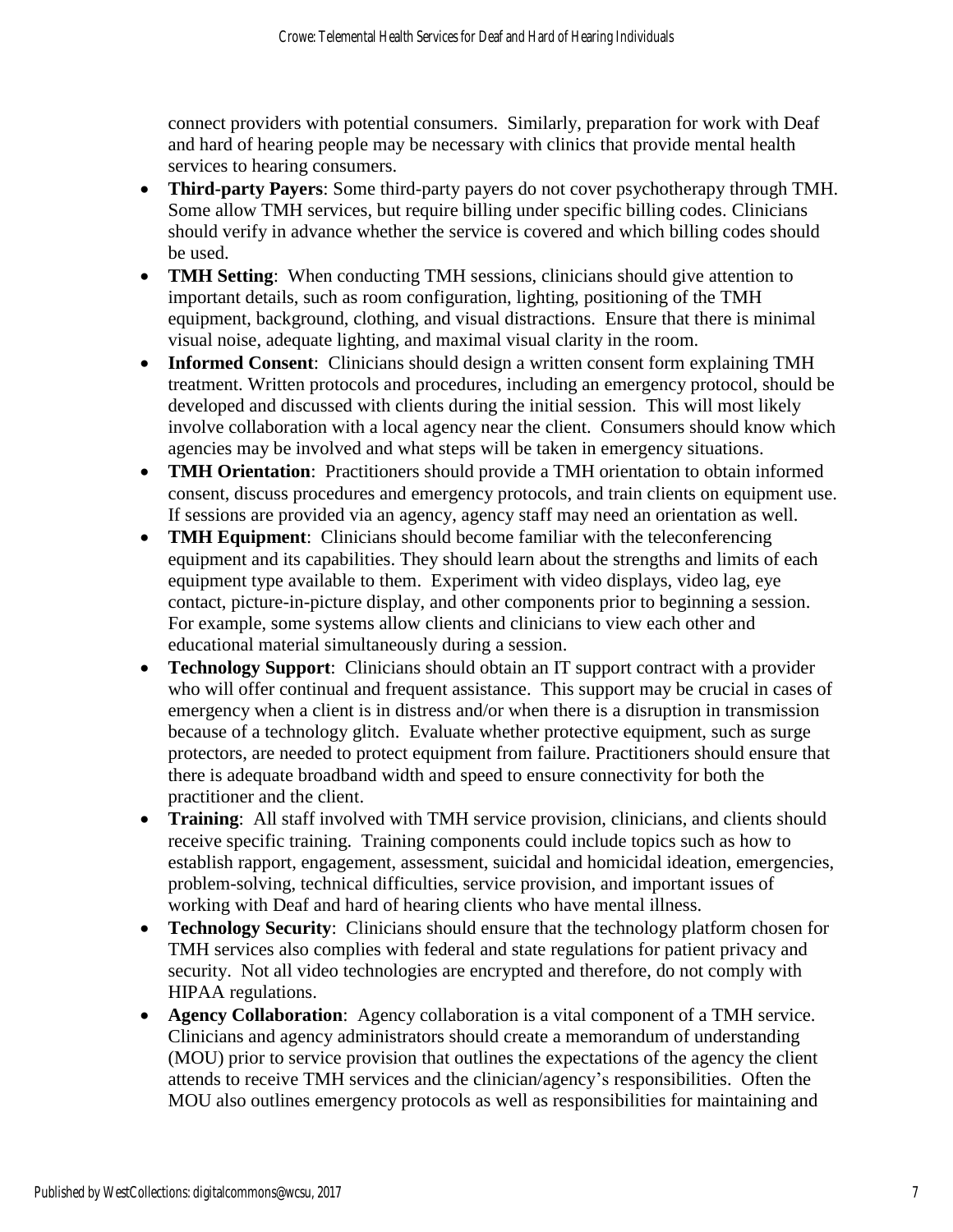exchanging client records. The MOU may also stipulate the type and amount of malpractice insurance that should be carried by the agency and/or provider.

Establishing TMH services as a targeted intervention for Deaf and hard of hearing individuals requires significant planning, organization, and coordination. TMH services are an empirically-based effective practice with many groups, including Deaf and hard of hearing individuals (Crowe, 2015; Crowe, Jani, Jani, Jani, & Jani, 2015; Wilson & Schild, 2014). It increases accessibility, reduces cost, and closes some gaps in treatment disparities. Engagement and collaboration with the Deaf community and with local providers is an essential component to ensuring a TMH program success. As with any type of mental health service provision, practitioners must adhere to state and federal regulations. Because TMH for psychotherapy is an emerging practice, clinicians may face gaps in guidelines and knowledge about providing these services. Despite the barriers, the efforts of establishing TMH practices are worthwhile and an effective way to reach Deaf and hard of hearing people who require mental health services.

Teresa Crowe, Ph.D. Gallaudet University 800 Florida Ave., NE Washington, D.C. 20002 Email: [Teresa.crowe@gallaudet.edu](mailto:Teresa.crowe@gallaudet.edu)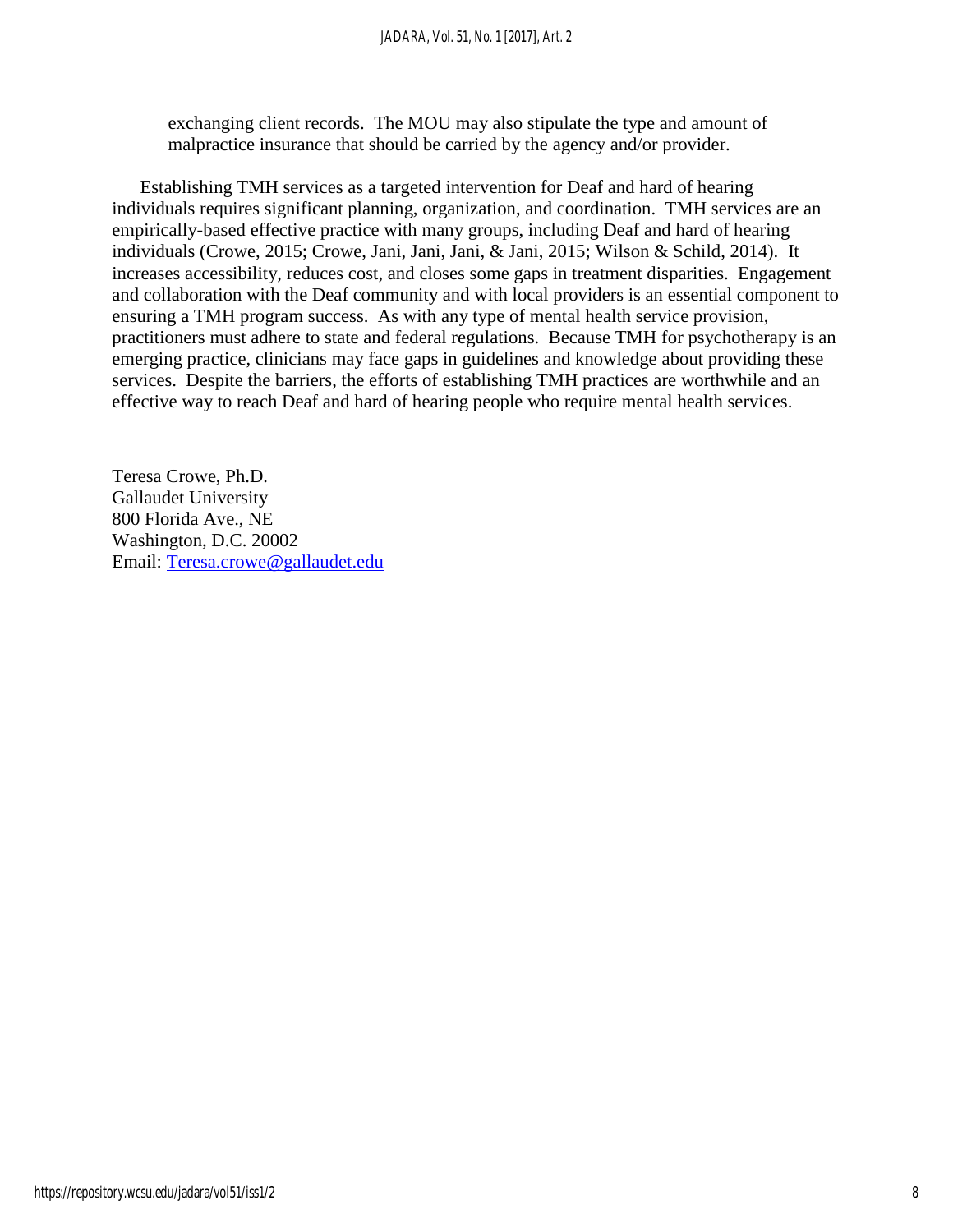### **References**

- Behl, D., & Kahn, G. (2015). Provider perspectives on telepractice for serving families of children who are deaf or hard of hearing. *International Journal of Telerehabilitation, 7*(1), 1-12. Doi: 10.5195/IJT.2015.6170
- Behl, D., Houston, K., & Stredler-Brown, A. (2012). The value of a learning community to support telepractice for infants and toddlers with hearing loss. *The Volta Review, 112*(3),  $313 - 327$ .
- Blaiser, K., Behl, D., Callow-Heusser, C., & White, K. (2013). Measuring costs and outcomes of tele-intervention when serving families of children who are deaf/hard of hearing. *International Journal of Telerehabilitation, 5*(2), 3-10. Doi: 10.5195/IJT.2013.6129
- Cabral, L., Muhr, K., & Savageau, J. (2013). Perspectives of people who are deaf and hard of hearing on mental health, recovery, and peer support. *Community Mental Health, 49*, 649-657. Doi: 10.1007/s10597-012-9569-z
- Census Bureau. (2014). American community survey: One-year estimates. Retrieved online: www.census.gov
- Chan, S., Torous, J., Hinton, L., & Yellowlees, P. (2014). Mobile tele-mental health: Increasing applications and a move to hybrid models of care. *Healthcare, 2*, 220-233.
- Choi, N., Marti, C., Bruce, M., Hegel, M., Wilson, N., & Kunik, M. (2014). Six-month postintervention depression and disability outcomes of in-home telehealth problem-solving therapy for depressed low-income homebound older adults. *Depression and Anxiety, 31*, 653-661.
- Clough, B., & Casey, L. (2015). The smart therapist: A look to the future of smartphones and mHealth technologies in psychotherapy. *Professional Psychology: Research and Practice, 46*(3), 147 – 153.
- Cohn, E., & Cason, J. (2012). Telepractice: A wide-angle view for persons with hearing loss. *The Volta Review, 112*(3), 207 – 226.
- Crowe, T. (2016). *Is Telemental Health Services a Viable Alternative to Traditional Psychotherapy for Deaf and Hard of Hearing Individuals?* Community Mental Health Journal, e-published: DOI 10.1007/s10597-016-0025-3.
- Crowe, T., Jani, S., Jani, S., Jani, N., & Jani, R. (2016). *A Pilot Program in Rural Telepsychiatry for Deaf and Hard of Hearing Populations.* Heliyon Open Access Journal, 2(3), e00077.
- Gibson, J., Pennington, R., Stenhoff, D., & Hopper, J. (2010). Using desktop videoconferencing to deliver interventions to a preschool student with autism. *Topics in Early Childhood Special Education, 29*(4), 214-225.
- Gournaris, M. J. (2004). Comparison of face-to-face and video-mediated communication with deaf individuals: Implications for telepsychotherapy*. JDARA, 37*(2), 20-42.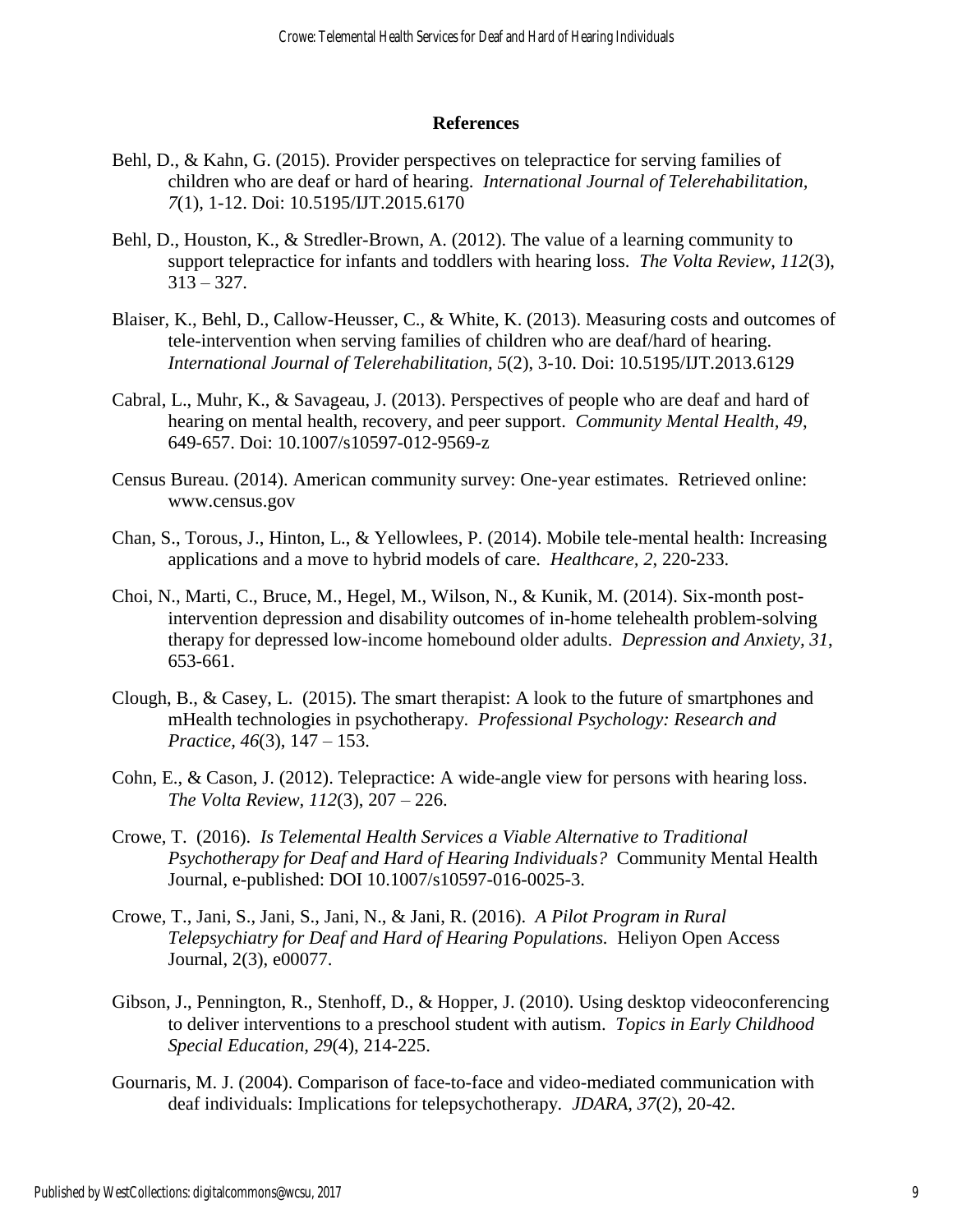- Gournaris, M. J. (2009). Preparation for the Delivery of Telemental Health Services with Individuals who are Deaf: Informed Consent and Provider Procedure Guidelines. *JDARA, 43*(1), 34-51.
- Hailey, D., Roine, R., & Ohinmaa, A. (2008). The effectiveness of telemental health applications: A review. *The Canadian Journal of Psychiatry, 53*(11), 769-778.
- Harrington, T. (2014). *Gallaudet University Library: Local and regional deaf populations*. Retrieved from <http://libguides.gallaudet.edu/content.php?pid=119476&sid=1029190>
- Johnson, G. (2014). Toward uniform competency standards in telepsychiatry: A proposed framework for Canadian psychologists. *Canadian Psychology, 55*(4), 291-302.
- Krupinski, E., & Bernard, J. (2014). Standards and guidelines in telemedicine and telehealth. *Healthcare, 2*, 74-93.
- Mohr, D. (2009). Telemental health: Reflections on how to move the field forward. *Clinical Psychology: Science and Practice, 16*(3), 343-347.
- Mitchell, R., Young, T., Bachleda, B., & Karchmer, M. (2006). How many people use ASL in the United States? *Sign Language Studies, 6*(3), 306-335.
- Montero, J., Carrasco, J., Roca, M., Serrano-Blanco, A., Gili, M., Mayoral, F., Luciano, J., Lopez-del-Hoyo, Y., Olivan, B., Collazo, F., Araya, R., Banos, R., Botella, C., & Garcia-Campayo, J. (2013). Expectations, experiences, and attitudes of patients and primary health professionals regarding online psychotherapeutic interventions for depression: Protocol for a qualitative study. *BMC Psychiatry, 13*(64). Retrieved from http://www.biomedcentral.com/1471-244X/13/64.
- National Institute of Communication Disorders. (2014). *Quick statistics*. Retrieved from [www.nidcd.nih.gov/health/statistics/Pages/quick.aspx](http://www.nidcd.nih.gov/health/statistics/Pages/quick.aspx)
- The National Center for Telehealth and Technology. (2011). *Introduction to telemental health*. Retrieved from http://t2health.dcoe.mil/sites/default/files/cth/introduction/intro\_telemental\_health\_may2 011.pdf]
- O'Reilly, R., Bishop, J., Maddox, K., Hutchinson, L., Fisman, M., & Takhar, J. (2005). Is telepsychiatry equivalent to face-to-face psychiatry? Results from a randomized controlled equivalence trial. *Psychiatric Services, 58*(6), 836-843.
- Pruitt, L., Luxton, D., & Shore, P. (2014). Additional clinical benefits of home-based telemental health treatments. *Professional Psychology: Research and Practice, 45*(5) 340-346.
- Reynolds, D., Stiles, W., Bailer, A., & Hughes, M. (2013). Impacet of exchanges and clienttherapist alliance in online-text psychotherapy. Cyberpsychology, Behavior, and Social Networking, 16(5), 370 – 377.